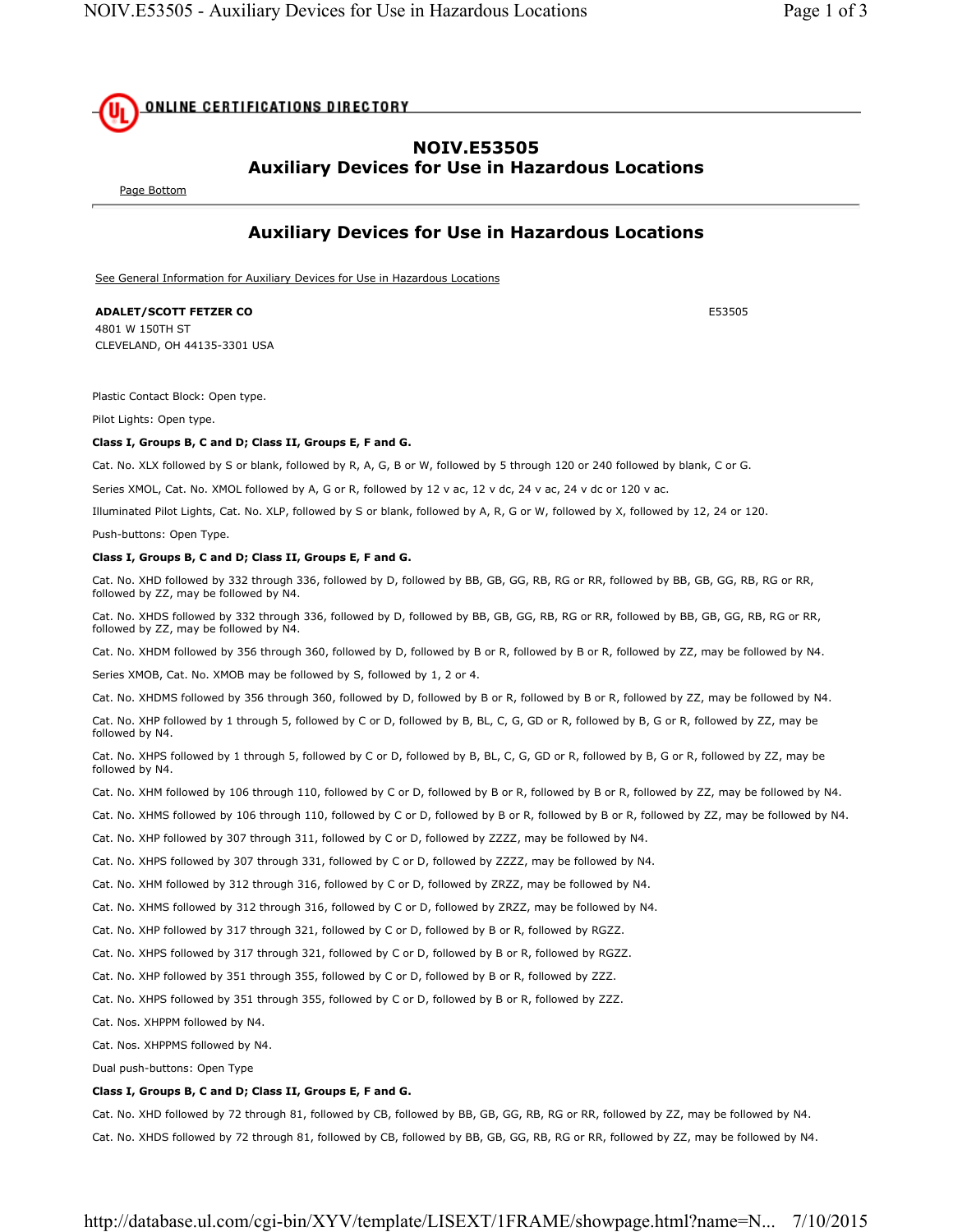Cat. No. XHD followed by 322 through 331, followed by CB, followed by BB, GB, GG, RB, RG or RR, followed by ZZ, may be followed by N4. Cat. No. XHDS followed by 322 through 331, followed by CB, followed by BB, GB, GG, RB, RG or RR, followed by ZZ, may be followed by N4. Selector switches: Open Type

#### **Class I, Groups B, C and D; Class II, Groups E, F and G.**

Cat. No. XHK followed by 82 through 105, followed by C, followed by ZZ, followed by C, L or R, followed by Z, may be followed by N4.

Cat. No. XHKS followed by 82 through 105, followed by C, followed by ZZ, followed by C, L or R, followed by Z, may be followed by N4.

Cat. No. XHK followed by 223 through 282, followed by C, followed by ZZ, followed by C, L or R, followed by Z, may be followed by N4.

Cat. No. XHKS followed by 223 through 282, followed by C, followed by ZZ, followed by C, L or R, followed by Z, may be followed by N4.

Cat. No. XHS followed by 6 through 29, followed by C, followed by B, BL, C, G, GD or R, followed by B, G or R, followed by ZZ, may be followed by N4.

Cat. No. XHSS followed by 6 through 29, followed by C, followed by B, BL, C, G, GD or R, followed by B, G or R, followed by ZZ, may be followed by N4.

Cat. No. XHS followed by 111 through 182, followed by C, followed by B, BL, C, G, GD or R, followed by B, G or R, followed by ZZ, may be followed by N4.

Cat. No. XHSS followed by 111 through 182, followed by C, followed by B, BL, C, G, GD or R, followed by B, G or R, followed by ZZ, may be followed by N4.

Cat. No. XHS followed by 283 through 306, followed by CZZZZ, may be followed by N4.

Cat. No. XHSS followed by 283 through 306, followed by CZZZZ, may be followed by N4.

Cat. No. XMOS may be followed by S, followed by 1, 2 or 3.

#### Control stations.

#### **Class I, Groups C and D; Class II, Groups E, F and G.**

Auxiliary Devices, Cat. Nos. X1, X1D with one set of suffix numbers; Cat. Nos. X2, X2D with two sets of suffix numbers; Cat. Nos. X3, X3D with three sets of suffix numbers; Cat. Nos. X4, X4D with four sets of suffix numbers; Cat. Nos. X5, X5D with five sets of suffix numbers; Cat. Nos. X6, X6D with six sets of suffix numbers; Cat. Nos. X7, X7D with seven sets of suffix numbers; Cat. Nos. X8, X8D with eight sets of suffix numbers. Each set of suffix numbers consists of 1 through 182; Cat. Nos. X1DP, X1P with one set of suffix numbers; Cat. Nos. X2DP, X2P with two sets of suffix numbers; Cat. Nos. X3DP, X3P with three sets of suffix numbers; Cat. Nos. X4DP, X4P with four sets of suffix numbers; Cat. Nos. X5DP, X5P with five sets of suffix numbers; Cat. Nos. X6DP, X6P with six sets of suffix numbers; Cat. Nos. X7DP, X7P with seven sets of suffix numbers; Cat. Nos. X8DP, X8P with eight sets of suffix numbers. Each set of suffix numbers consists of 1 through 74, 77 through 182.

Pilot lights: Open type.

#### **Class I, Groups B, C and D; Class II, Groups E, F and G.**

Cat. Nos. XL or XLS, followed by A, B, C, G, R or W, followed by (Blank), A, B, C, G or R, followed by (Blank), S or L, may be followed by (Blank) or T, followed by -G, followed by H, followed by 5, 6, 12, 24, 30, 36, 48, 60, 75, 120 or 135, followed by suffix N4.

#### **Class I, Groups C and D; Class II, Groups E, F and G.**

Enclosures.

Cat. No. XL or XLS, followed by A, B, C, G, R or W, followed by (Blank), A, B, C, G or R, followed by (Blank), S or L, may be followed by (Blank) followed by T , followed by 5, 6, 12, 24, 30, 36, 48, 60, 75, 120 or 135, followed by suffix N4.

#### **Class I, Groups C, D; Class II, Groups E, F and G.**

Cat. Nos. X1, X2, X3, X4, X5, X6, X7, X8 may be followed by suffix P.

Cat. Nos. X-12, -12P, -15, -15P, -18, -18P.

Cat. No. XL, XLS, followed by A, B, C, G, R or W, followed by (Blank), A, B, C, G or R, followed by (Blank), S or L, followed by (Blank) or T, followed by G, followed by 5, 6, 12, 24, 30, 36, 48, 60, 75, 120 or 135, followed by suffix N4.

Pilot lights with push-button.

#### **Class I, Groups C and D; Class II, Groups E, F and G.**

Cat. No. XLP, followed A, B, C, G, R, or W, may be followed by (Blank), or L, followed by (Blank) or T followed by 120, 60, 48, 24, 12 or 6, may be followed by 30C, 31C, 32C, 33C, or 34C, followed by suffix N4.

Cat. No. XLPS followed by A, B, C, G, R, or W, followed by S, may be followed by (Blank) or L, may be followed by (Blank) or T, followed by 120, 60, 48, 24, 12 or 6 may be followed by 30C, 31C, 32C, 33C, or 34C, followed by suffix N4.

Pilot light, push-button operator with guard, panel mounting, Series XLP-G, Cat. No. XLP, followed A, B, C, G, R, or W, may be followed by (Blank) or L, followed by (blank) or T, followed by -G, followed by 120, 60, 48, 24, 12 or 6, may be followed by 30C, 31C, 32C, 33C or 34C, may be followed by N4.

Pilot light, push-button operator with guard, surface mounting, Series XLPS-G, Cat. Nos. XLPS followed by A, B, C, G, R, or W, followed by S, may be followed by (Blank) or L, may be followed by (Blank) or T, followed by -G, followed by 120, 60, 48, 24, 12 or 6 may be followed by 30C, 31C, 32C, 33C or 34C, may be followed by N4.

Last Updated on 2012-09-07